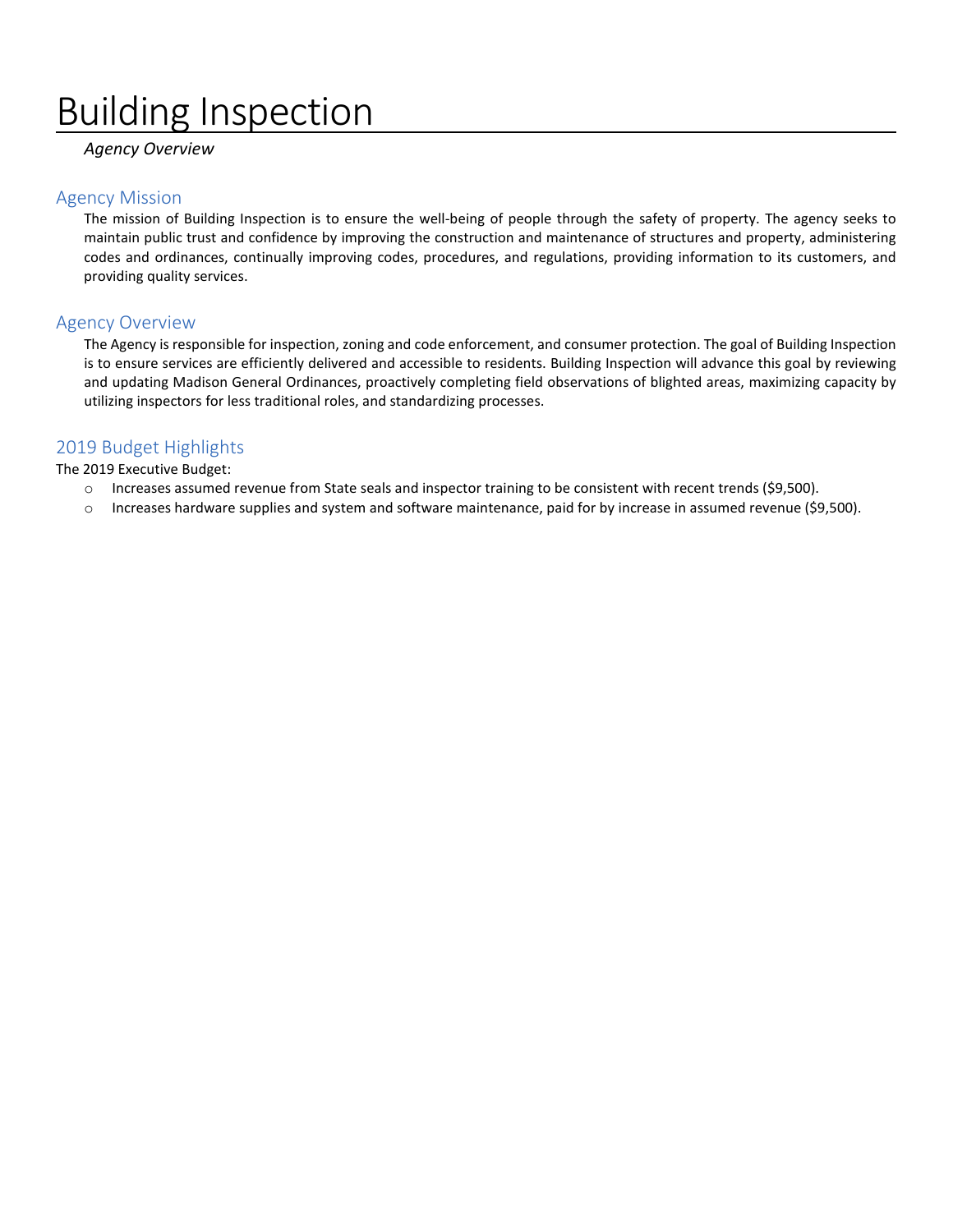**Planning & Development**

## Budget by Service (All Funds)

|                                    |    | 2017 Actual   |     | 2018 Adopted   |      | 2018 Projected |    | 2019 Request  | 2019 Executive |           |
|------------------------------------|----|---------------|-----|----------------|------|----------------|----|---------------|----------------|-----------|
| Revenue                            |    |               |     |                |      |                |    |               |                |           |
| Inspection                         |    | (66, 126)     |     | (45,000)       |      | (65,000)       |    | (55,000)      |                | (55,000)  |
| Health & Welfare                   |    | (900)         |     | (1,500)        |      | (1,000)        |    | (1,000)       |                | (1,000)   |
| <b>Total Revenue</b>               | \$ | $(67,026)$ \$ |     | $(46,500)$ \$  |      | $(66,000)$ \$  |    | $(56,000)$ \$ |                | (56,000)  |
| Expense                            |    |               |     |                |      |                |    |               |                |           |
| Inspection                         |    | 2,141,924     |     | 2,023,011      |      | 2,393,096      |    | 2,068,245     |                | 2,105,735 |
| Health & Welfare                   |    | 414,962       |     | 460,038        |      | 456,265        |    | 460,798       |                | 467,835   |
| Zoning & Signs                     |    | 680.466       |     | 770,937        |      | 679,834        |    | 820.109       |                | 833,066   |
| <b>Consumer Protection</b>         |    | 286,074       |     | 295,248        |      | 269,211        |    | 273,838       |                | 279,293   |
| <b>Systematic Code Enforcement</b> |    | 884,540       |     | 1,061,705      |      | 911,572        |    | 1,084,534     |                | 1,101,716 |
| <b>Total Expense</b>               | Ś  | 4,407,966 \$  |     | $4,610,939$ \$ |      | 4,709,978      | \$ | 4,707,524     | S.             | 4,787,645 |
| <b>Net General Fund</b>            |    | 4,340,940     | \$. | 4,564,439      | - \$ | 4,643,978      | S  | 4,651,524     | \$             | 4,731,645 |

## Budget by Fund & Major<br>Fund: General

General

|                                   |    | 2017 Actual   | 2018 Adopted    | 2018 Projected  | 2019 Request    | 2019 Executive   |
|-----------------------------------|----|---------------|-----------------|-----------------|-----------------|------------------|
| Revenue                           |    |               |                 |                 |                 |                  |
| <b>Charges for Services</b>       |    | (55, 245)     | (41,500)        | (56,000)        | (46,000)        | (46,000)         |
| Licenses & Permits                |    | (11,781)      | (5,000)         | (10,000)        | (10,000)        | (10,000)         |
| <b>Total Revenue</b>              | \$ | $(67,026)$ \$ | $(46,500)$ \$   | $(66,000)$ \$   | $(56,000)$ \$   | (56,000)         |
| Expense                           |    |               |                 |                 |                 |                  |
| <b>Salaries</b>                   |    | 3,003,974     | 3,189,531       | 3,145,732       | 3,175,479       | 3,282,045        |
| <b>Benefits</b>                   |    | 1,052,089     | 1,036,904       | 1,184,413       | 1,088,774       | 1,062,330        |
| <b>Supplies</b>                   |    | 54,542        | 60.723          | 63,727          | 68,273          | 68,273           |
| <b>Purchased Services</b>         |    | 192,457       | 205,696         | 198,122         | 207,646         | 207,646          |
| <b>Inter Departmental Charges</b> |    | 110,904       | 118,085         | 117,984         | 167,352         | 167,351          |
| <b>Inter Departmental Billing</b> |    | (6,000)       | -               |                 |                 |                  |
| <b>Total Expense</b>              | Ś  | 4,407,966 \$  | $4,610,939$ \$  | 4,709,978 \$    | 4,707,524       | -\$<br>4,787,645 |
| <b>Net General Fund</b>           |    | 4,340,940     | \$<br>4,564,439 | -S<br>4,643,978 | \$<br>4,651,524 | \$<br>4,731,645  |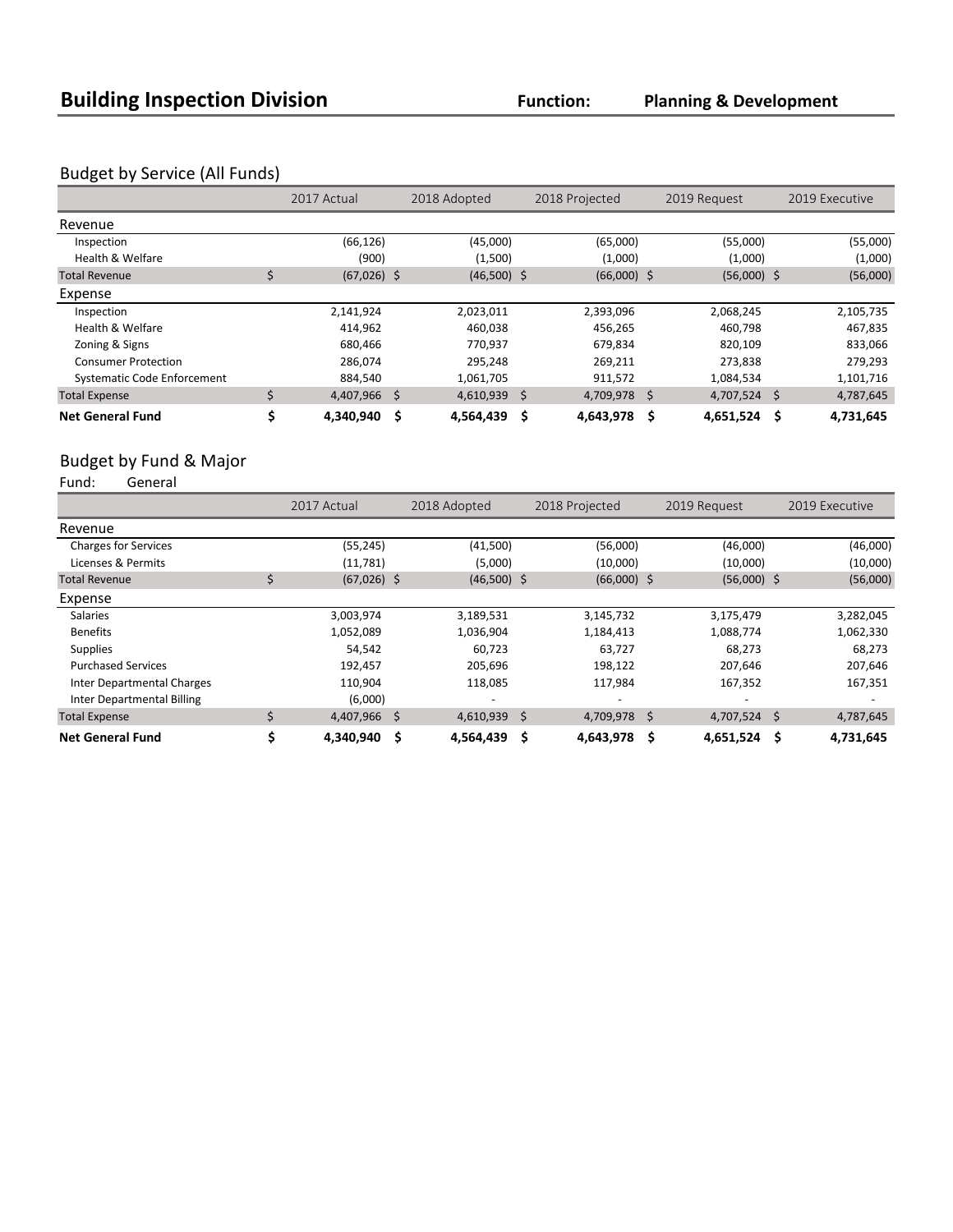## **Building Inspection Division Function:**

#### **Planning & Development**

*Service Overview*

#### **Service:** Consumer Protection

#### Service Description

This service is responsible for inspecting packaging, weighing and measuring devices in gas stations, grocery stores, pharmacies, bakeries, taxis, fuel trucks, etc. The goal of this service is to complete full inspection and licensure of every business and commerce operation under the City's authority in order to ensure Madison consumers receive the correct amount of product for which they pay.

#### 2019 Planned Activities

- Review and update Madison General Ordinances, Chapter 22, governing Weights and Measures to provide greater clarity and ease of use by the businesses and public.
- Update the fee schedule for annual licensure to eliminate obsolete categories more accurately reflect costs associated with completing the required work and changes in the retail business environment.

#### Service Budget by Account Type

|                           | 2017 Actual | 2018 Adopted | 2018 Projected | 2019 Request | 2019 Executive |
|---------------------------|-------------|--------------|----------------|--------------|----------------|
| Revenue                   | -           | -            |                | -            |                |
| Expense                   | 286.074     | 295.248      | 269,211        | 273.838      | 279,293        |
| <b>Net Service Budget</b> | 286,074     | 295.248      | 269,211        | 273.838      | 279,293        |

#### **Service: Health & Welfare**

Service Description

This service provides assistance to residents requiring help with property maintenance to ensure a pleasant setting for City residents and visitors. Responsibilities include enforcement and education efforts regarding sidewalk snow removal, trash, junk, and debris removal, tall grass and weed mitigation, and graffiti removal. This service provides property maintenance inspection services for all buildings, including owner-occupied, rental, and commercial properties. The goal of this service is to enhance the public and private benefits resulting from safe and sanitary maintenance of properties.

#### 2019 Planned Activities

- Identify and review major thoroughfares and blighted areas for property maintenance violations.
- Proactively complete field observations of violations in blighted areas during traditionally slower periods between seasons.

#### Service Budget by Account Type

|                           | 2017 Actual | 2018 Adopted | 2018 Projected | 2019 Request | 2019 Executive |
|---------------------------|-------------|--------------|----------------|--------------|----------------|
| Revenue                   | (900)       | (1,500)      | (1,000)        | (1,000)      | (1,000)        |
| Expense                   | 414.962     | 460.038      | 456.265        | 460.798      | 467,835        |
| <b>Net Service Budget</b> | 414.062     | 458.538      | 455.265        | 459.798      | 466,835        |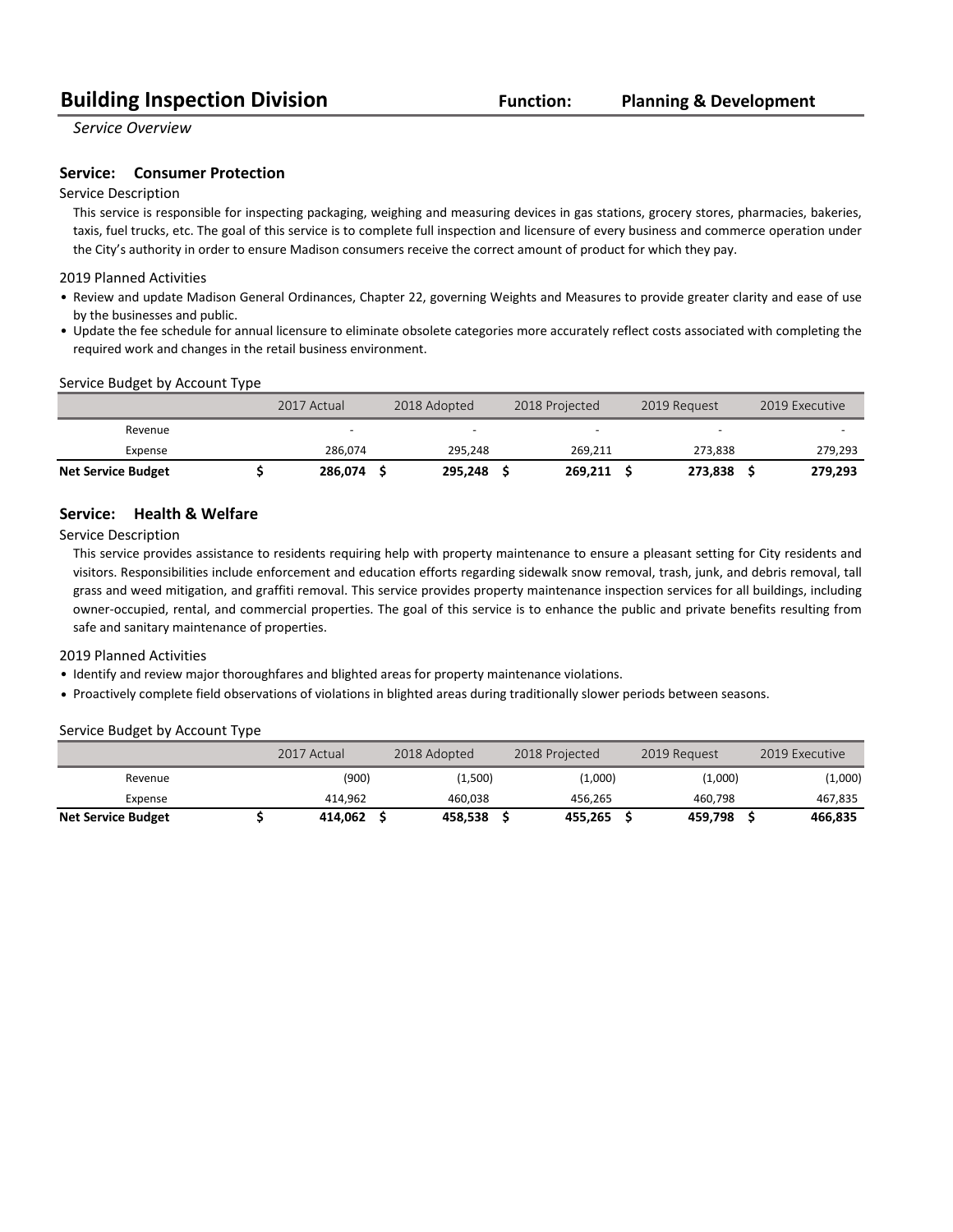*Service Overview*

#### **Service:** Inspection

#### Service Description

This service ensures compliance with Madison's building and mechanical system ordinances by reviewing and inspecting construction projects, contractor licensing, permit records, sales surveys, preoccupancy inspections, and underground utilities. The process ensures buildings are constructed according to all applicable codes (zoning, building, plumbing, heating, and electrical) and the building is safe to occupy when the project is completed. This service also ensures digital copies of all building floor and elevation plans are attached to the building archives and provides access to digital plans for external customers, including home and building owners, builders, and realtors.

2019 Planned Activities

- Utilize Housing Inspectors to conduct minor inspections such as foot and foundations, decks, garages, and other minor projects.
- Utilize Housing Inspectors to conduct simple, but required, inspections. This will allow New Construction Inspectors to conduct more in depth, complicated inspections and lesson the use of overtime or the need to expand staff.

#### Service Budget by Account Type

|                           | 2017 Actual | 2018 Adopted | 2018 Projected | 2019 Request | 2019 Executive |
|---------------------------|-------------|--------------|----------------|--------------|----------------|
| Revenue                   | (66, 126)   | (45,000)     | (65,000)       | (55,000)     | (55,000)       |
| Expense                   | 2.141.924   | 2.023.011    | 2.393.096      | 2.068.245    | 2,105,735      |
| <b>Net Service Budget</b> | 2,075,798   | 1,978,011    | 2,328,096      | 2,013,245    | 2,050,735      |

#### **Service:** Systematic Code Enforcement

Service Description

This service inspects commercial and residential properties and provides routine building services, ensuring properties and buildings are in compliance with the City's Minimum Housing and Property Maintenance Code. Inspection activities are scheduled through the Community Development Authority (CDA) using data gathered by Building Inspection staff and input from the Neighborhood Resource Teams. This service is also responsible for heating and water leakage corrections, infestation eradication, repair of broken railings, windows, and doors, and dozens of other problems associated with keeping the City's housing stock habitable. The goal of this service is to preserve public health, safety, and general welfare of all residents and to help maintain property values by eliminating blighting influences.

#### 2019 Planned Activities

• Review and re-coordinate the way systematic inspection areas are identified and completed to reflect and comply with recent changes in state law.

#### Service Budget by Account Type

|                           | 2017 Actual | 2018 Adopted | 2018 Projected | 2019 Request | 2019 Executive |
|---------------------------|-------------|--------------|----------------|--------------|----------------|
| Revenue                   | -           | -            | -              | -            |                |
| Expense                   | 884.540     | 1,061,705    | 911.572        | 1.084.534    | 1,101,716      |
| <b>Net Service Budget</b> | 884,540     | 1,061,705    | 911.572        | 1,084,534    | 1,101,716      |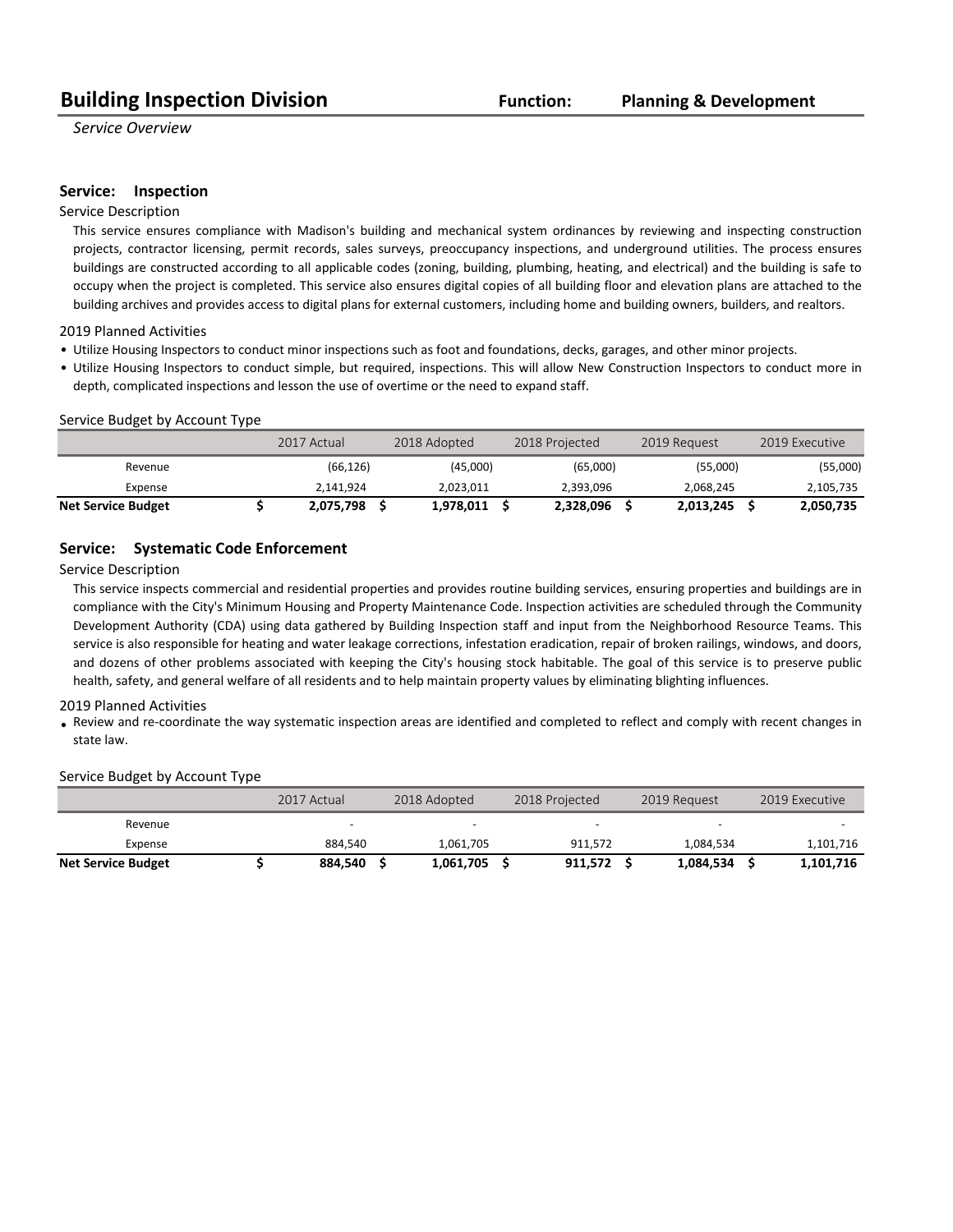*Service Overview*

#### **Service:** Zoning & Signs

#### Service Description

This service reviews and regulates Madison's Zoning code and street sign ordinances. The goal of the service is to provide timely resolution of land use issues for developers and the general public. This service provides inspections, investigation, and maintenance for records, zoning changes, and street sign ordinances. The process provides review and approvals prior to issuance of a permit as well as postconstruction inspection services to ensure the project was completed in accordance with the approvals.

#### 2019 Planned Activities

• Establish a formalized pre-application and scheduled application submittal process for the Land Use Application process (e.g., Conditional Uses, Demolitions, Rezoning requests).

#### Service Budget by Account Type

|                           | 2017 Actual | 2018 Adopted | 2018 Projected           | 2019 Request             | 2019 Executive |
|---------------------------|-------------|--------------|--------------------------|--------------------------|----------------|
| Revenue                   | -           |              | $\overline{\phantom{0}}$ | $\overline{\phantom{0}}$ |                |
| Expense                   | 680.466     | 770.937      | 679.834                  | 820.109                  | 833.066        |
| <b>Net Service Budget</b> | 680.466     | 770.937      | 679.834                  | 820.109                  | 833.066        |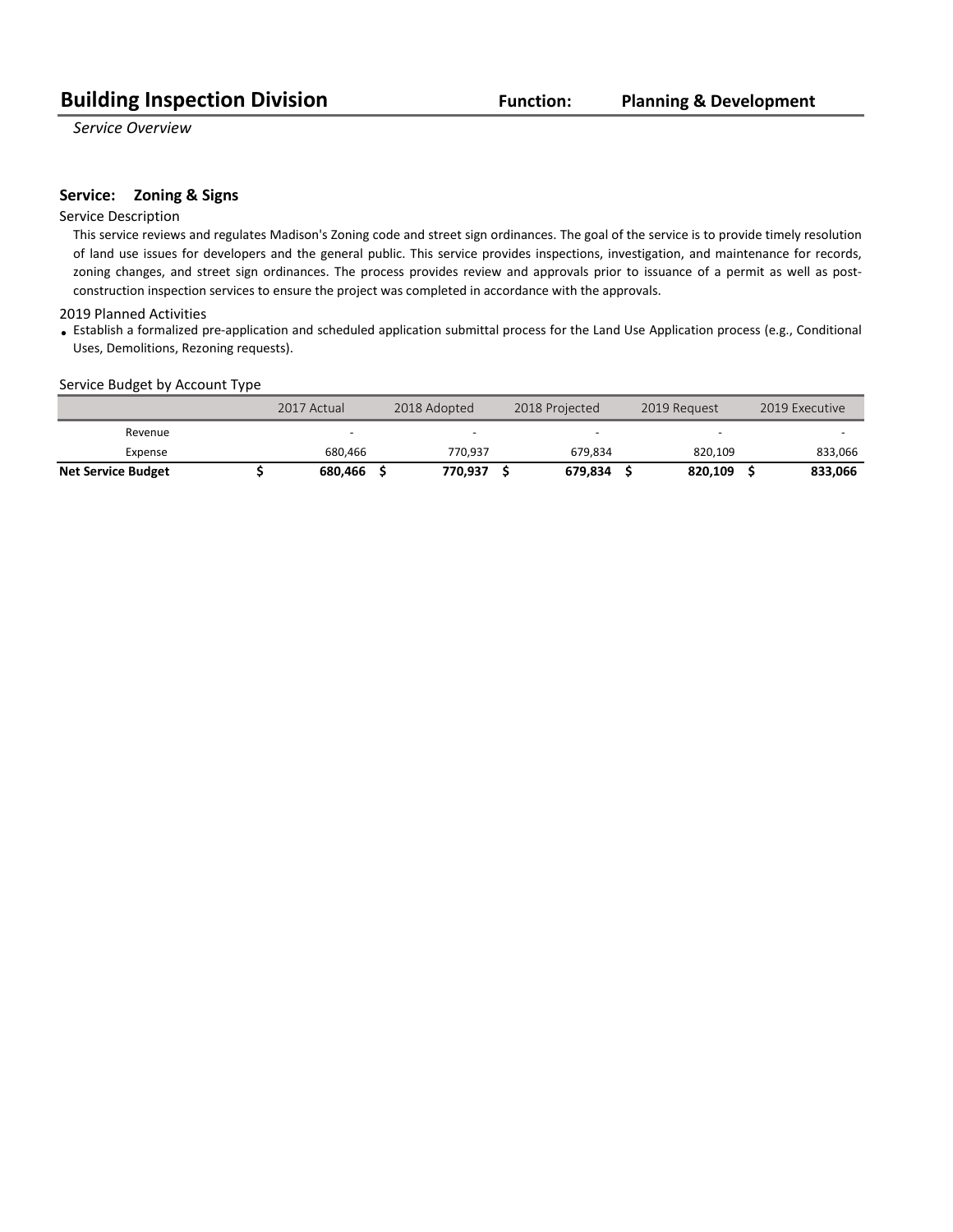## **Building Inspection Division Function:**

**Line Item Detail** 

**Agency Primary Fund: General** 

#### **Charges for Service**

|                                  | 2017 Actual         | 2018 Adopted       |                     | 2018 Projected |                     | 2019 Request  | 2019 Executive  |
|----------------------------------|---------------------|--------------------|---------------------|----------------|---------------------|---------------|-----------------|
| Misc Charges for Service         | (54, 345)           | (40,000)           |                     | (55,000)       |                     | (45,000)      | (45,000)        |
| Graffiti Removal                 | (900)               | (1,500)            |                     | (1,000)        |                     | (1,000)       | (1,000)         |
| <b>TOTAL</b>                     | \$<br>$(55,245)$ \$ | $(41,500)$ \$      |                     | $(56,000)$ \$  |                     | $(46,000)$ \$ | (46,000)        |
| <b>Licenses &amp; Permits</b>    |                     |                    |                     |                |                     |               |                 |
|                                  | 2017 Actual         | 2018 Adopted       |                     | 2018 Projected |                     | 2019 Request  | 2019 Executive  |
| <b>Other Permits</b>             | (11,781)            | (5,000)            |                     | (10,000)       |                     | (10,000)      | (10,000)        |
| <b>TOTAL</b>                     | \$<br>$(11,781)$ \$ | $(5,000)$ \$       |                     | $(10,000)$ \$  |                     | $(10,000)$ \$ | (10,000)        |
| <b>Salaries</b>                  |                     |                    |                     |                |                     |               |                 |
|                                  | 2017 Actual         | 2018 Adopted       |                     | 2018 Projected |                     | 2019 Request  | 2019 Executive  |
| <b>Permanent Wages</b>           | 2,953,285           | 3,230,880          |                     | 3,046,524      |                     | 3,278,828     | 3,385,394       |
| <b>Salary Savings</b>            |                     | (130,000)          |                     |                |                     | (130,000)     | (130,000)       |
| <b>Pending Personnel</b>         |                     | 62,000             |                     | 46,500         |                     |               |                 |
| Premium Pay                      | 437                 | 23,096             |                     | 442            |                     | 23,096        | 23,096          |
| <b>Compensated Absence</b>       | 29,507              |                    |                     | 29,000         |                     |               |                 |
| Overtime Wages Permanent         | 19,941              | 3,555              |                     | 22,718         |                     | 3,555         | 3,555           |
| <b>Election Officials Wages</b>  | 805                 |                    |                     | 547            |                     |               |                 |
| <b>TOTAL</b>                     | \$<br>3,003,974     | \$<br>3,189,531 \$ |                     | 3,145,732      | \$                  | 3,175,479     | \$<br>3,282,045 |
| <b>Benefits</b>                  |                     |                    |                     |                |                     |               |                 |
|                                  | 2017 Actual         | 2018 Adopted       |                     | 2018 Projected |                     | 2019 Request  | 2019 Executive  |
| Comp Absence Escrow              | 50,212              |                    |                     | 150,000        |                     |               |                 |
| Health Insurance Benefit         | 527,307             | 531,612            |                     | 550,778        |                     | 575,855       | 540,810         |
| Wage Insurance Benefit           | 13,587              | 13,690             |                     | 13,439         |                     | 13,510        | 13,510          |
| <b>WRS</b>                       | 204,254             | 216,470            |                     | 206,450        |                     | 219,683       | 221,748         |
| <b>FICA Medicare Benefits</b>    | 225,145             | 243,703            |                     | 232,466        |                     | 248,297       | 253,811         |
| Post Employment Health Plans     | 31,584              | 31,429             |                     | 31,281         |                     | 31,429        | 32,451          |
| <b>TOTAL</b>                     | \$<br>1,052,089 \$  | $1,036,904$ \$     |                     | 1,184,413      | \$                  | 1,088,774 \$  | 1,062,330       |
| <b>Supplies</b>                  |                     |                    |                     |                |                     |               |                 |
|                                  | 2017 Actual         | 2018 Adopted       |                     | 2018 Projected |                     | 2019 Request  | 2019 Executive  |
| Office Supplies                  | 10,063              | 11,863             |                     | 9,100          |                     | 11,863        | 11,863          |
| <b>Copy Printing Supplies</b>    | 9,806               | 13,960             |                     | 8,100          |                     | 13,960        | 13,960          |
| Furniture                        | 259                 | 2,500              |                     | 500            |                     | 2,500         | 2,500           |
| <b>Hardware Supplies</b>         | 3,273               | 1,000              |                     | 4,055          |                     | 3,000         | 3,000           |
| Postage                          | 20,163              | 20,000             |                     | 20,000         |                     | 20,000        | 20,000          |
| <b>Books &amp; Subscriptions</b> | 204                 | 900                |                     | 5,801          |                     | 1,450         | 1,450           |
| <b>Work Supplies</b>             | 2,227               | 3,500              |                     | 5,237          |                     | 3,500         | 3,500           |
| <b>Safety Supplies</b>           | 601                 | 2,000              |                     | 934            |                     | 2,000         | 2,000           |
| Inventory                        | 7,947               | 5,000              |                     | 10,000         |                     | 10,000        | 10,000          |
| <b>TOTAL</b>                     | \$<br>54,542        | \$<br>60,723       | $\ddot{\bm{\zeta}}$ | 63,727         | $\ddot{\bm{\zeta}}$ | 68,273        | \$<br>68,273    |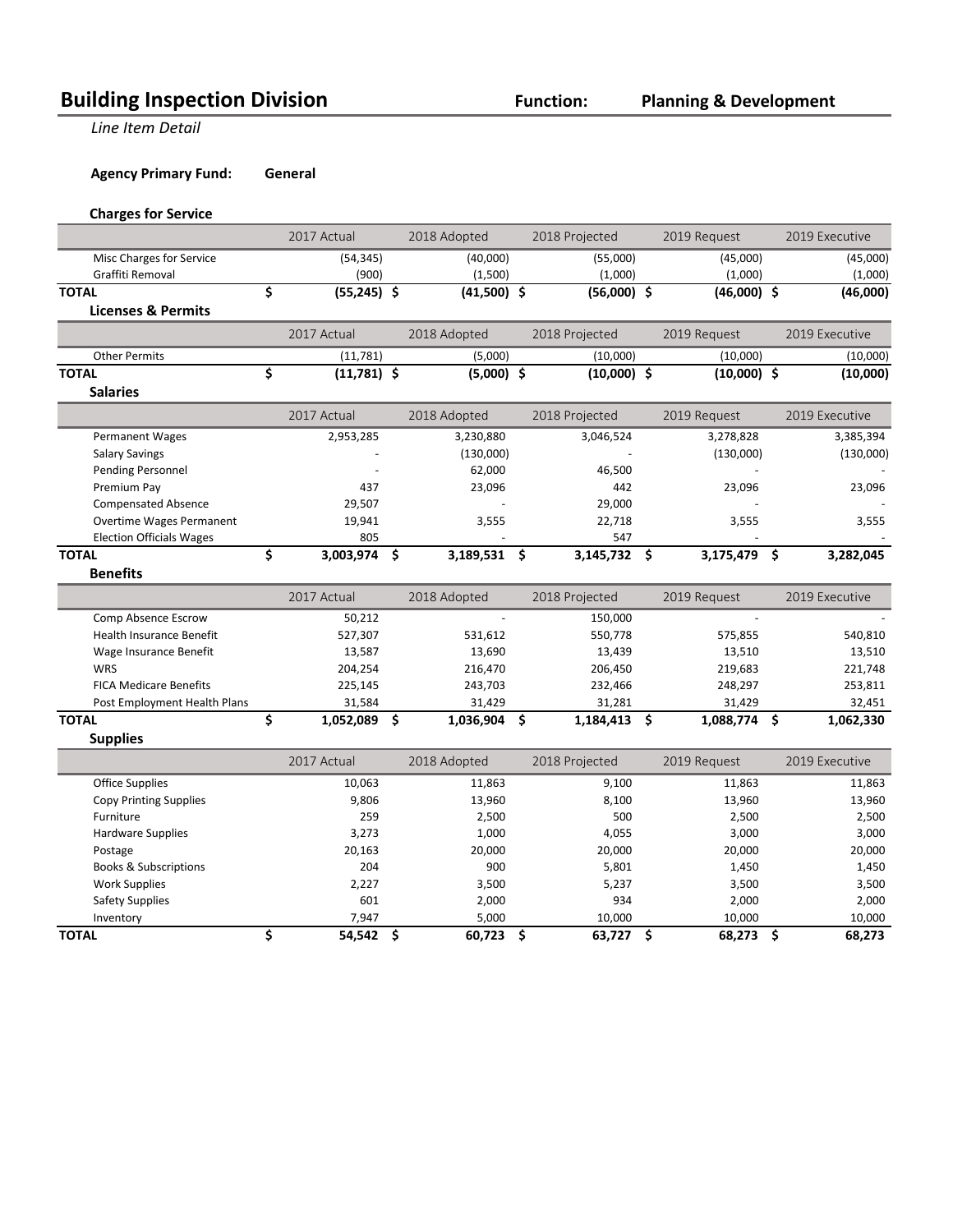## **Building Inspection Division Function:**

### **Planning & Development**

**Line Item Detail** 

**Agency Primary Fund: General** 

#### **Purchased Services**

|                                      | 2017 Actual              | 2018 Adopted  | 2018 Projected | 2019 Request  | 2019 Executive |
|--------------------------------------|--------------------------|---------------|----------------|---------------|----------------|
| Telephone                            | 5,065                    | 8,000         | 1,322          | 8,000         | 8,000          |
| Cellular Telephone                   | 6,328                    | 7,362         | 6,054          | 7,362         | 7,362          |
| Graffiti Removal                     | 4,341                    | 6,500         | 6,500          | 6,500         | 6,500          |
| Comm Device Mntc                     | $\overline{\phantom{a}}$ | 3,400         | 753            | 3,400         | 3,400          |
| System & Software Mntc               | 1,800                    | 4,183         | 6,281          | 7,183         | 7,183          |
| Recruitment                          | 107                      |               |                |               |                |
| Mileage                              | 132,290                  | 128,860       | 128,860        | 128,860       | 128,860        |
| Conferences & Training               | 4,917                    | 7,750         | 4,264          | 6,750         | 6,750          |
| Memberships                          | 1,927                    | 1,200         | 1,200          | 1,200         | 1,200          |
| Legal Services                       | 2,572                    | 7,500         | 4,893          | 6,500         | 6,500          |
| <b>Storage Services</b>              | 1,748                    | 1,500         | 1,458          | 1,500         | 1,500          |
| <b>Consulting Services</b>           |                          | 1,221         |                | 1,221         | 1,221          |
| <b>Advertising Services</b>          | 6,309                    | 7,808         | 7,614          | 7,808         | 7,808          |
| <b>Interpreters Signing Services</b> |                          | 500           |                | 500           | 500            |
| Other Services & Expenses            | 24,848                   | 19,912        | 27,554         | 19,912        | 19,912         |
| Permits & Licenses                   | 204                      |               | 1,369          | 950           | 950            |
| TOTAL                                | Ś<br>192,457             | \$<br>205,696 | -\$<br>198,122 | \$<br>207,646 | \$<br>207,646  |
| <b>Inter-Departmental Charges</b>    |                          |               |                |               |                |

|                                    | 2017 Actual | 2018 Adopted |     | 2018 Projected           | 2019 Request | 2019 Executive |
|------------------------------------|-------------|--------------|-----|--------------------------|--------------|----------------|
| ID Charge From Engineering         | 62,598      | 62,598       |     | 62,598                   | 113,620      | 113,620        |
| ID Charge From Fleet Services      | 8,812       | 12,134       |     | 12,134                   | 9,862        | 9,862          |
| ID Charge From Traffic Eng         | 840         | 915          |     | 814                      | 915          | 914            |
| ID Charge From Insurance           | 8,026       | 8,350        |     | 8,350                    | 11,639       | 11,639         |
| ID Charge From Workers Comp        | 30,628      | 34,088       |     | 34,088                   | 31,316       | 31,316         |
| <b>TOTAL</b>                       | 110.904     | 118,085      | - S | 117,984                  | 167,352      | 167,351        |
| <b>Inter-Departmental Billings</b> |             |              |     |                          |              |                |
|                                    | 2017 Actual | 2018 Adopted |     | 2018 Projected           | 2019 Request | 2019 Executive |
| ID Billing To Community Dev        | (6,000)     |              |     | $\overline{\phantom{0}}$ |              |                |

**TOTAL \$ (6,000) \$ - \$ - \$ - \$ -**